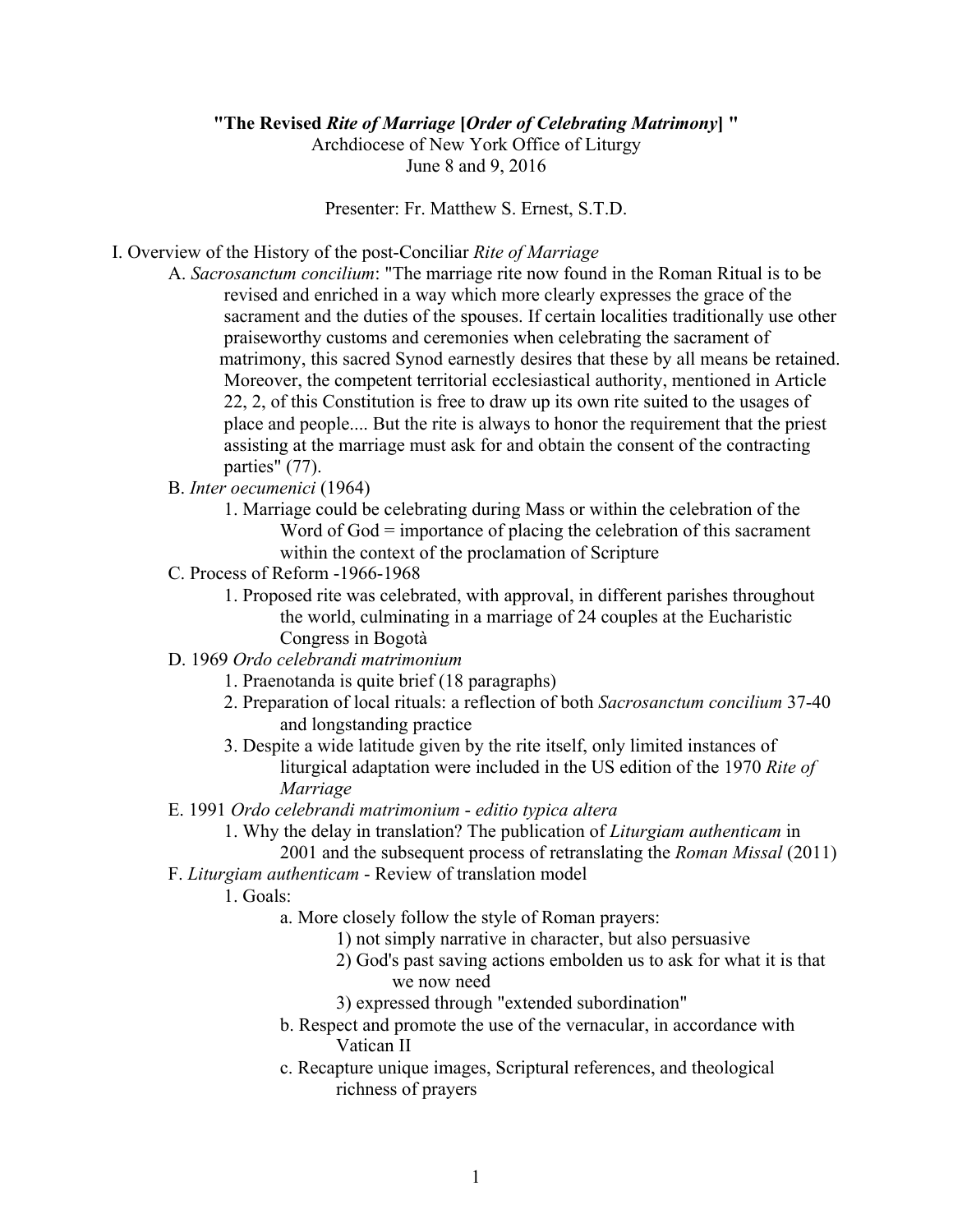- 2. "Translations are not so much a work of creative innovation as it is of rendering the original texts faithfully and accurately. While it is permissible to arrange the wording, the syntax and the style... to prepare a flowing vernacular text... the original text, insofar as possible, must be translated integrally and in the most exact manner" *Liturgiam authenticam*, 20.
- G. What, then, is the 2016 English (US) edition of the *Ordo celebrandi matrimonium*?
	- 1. a retranslation of the post-Conciliar Rite of Marriage
	- 2. this edition also includes an enrichment of the Praenotanda, rites, and prayers
	- 3. that is, it is not simply a re-translation of the 1969 *Ordo celebrandi matrimonium*

## II. 2016 *Order of Celebrating Matrimony*: What's new?

- A. Standardization of vocabulary
	- 1. "And with your spirit"/ "Bow down for the blessing"/ "Universal Prayer"
	- 2. *Order* of Celebrating Matrimony = *Ordo celebrandi matrimonium*
- B. Large-scale additions and deletions
	- 1. The "Order for the Celebration of the Wedding Mass" has been removed a. Reflecting the fact that this book is not a *Missal*!
	- 2. A new chapter: "Order of Celebrating Matrimony before an Assisting Layperson"
		- a. Will not be included in the US edition
	- 3. New appendices:
		- a. Examples of the Universal Prayer
		- b. Order of Blessing an Engaged Couple
		- c. The Order of Blessing a Married Couple within Mass on the
			- Anniversary of Marriage
			- 1) Formula for "renewing the couple's commitment publicly":
				- The husband: *Blessed are you, Lord, for by your goodness I took N. as my wife.*
				- The wife: *Blessed are you, Lord, for by your goodness I took N. as my husband.*
				- Both: *Blessed are you, Lord, for in the good and the bad times of our life you have stood lovingly by our side. Help us, we pray, to remain faithful in our love for one another, so that we may be true witnesses to the covenant you have made with humankind.*
- C. Expanded Praenotanda from 18 to 44 paragraphs
	- 1. Examples of enrichment:
		- a. Paragraph 7: "Through Baptism, which is the Sacrament of faith, a man and a woman are once and for all incorporated into the covenant of Christ with the Church in such a way that their conjugal community is assumed into Christ's charity and is enriched by the power of his Sacrifice."
		- b. Paragraph 11: "A Marriage that is desired, prepared for, celebrated, and lived daily in the light of faith is that which is 'joined by the Church, strengthened by a sacrificial offering, sealed by a blessing,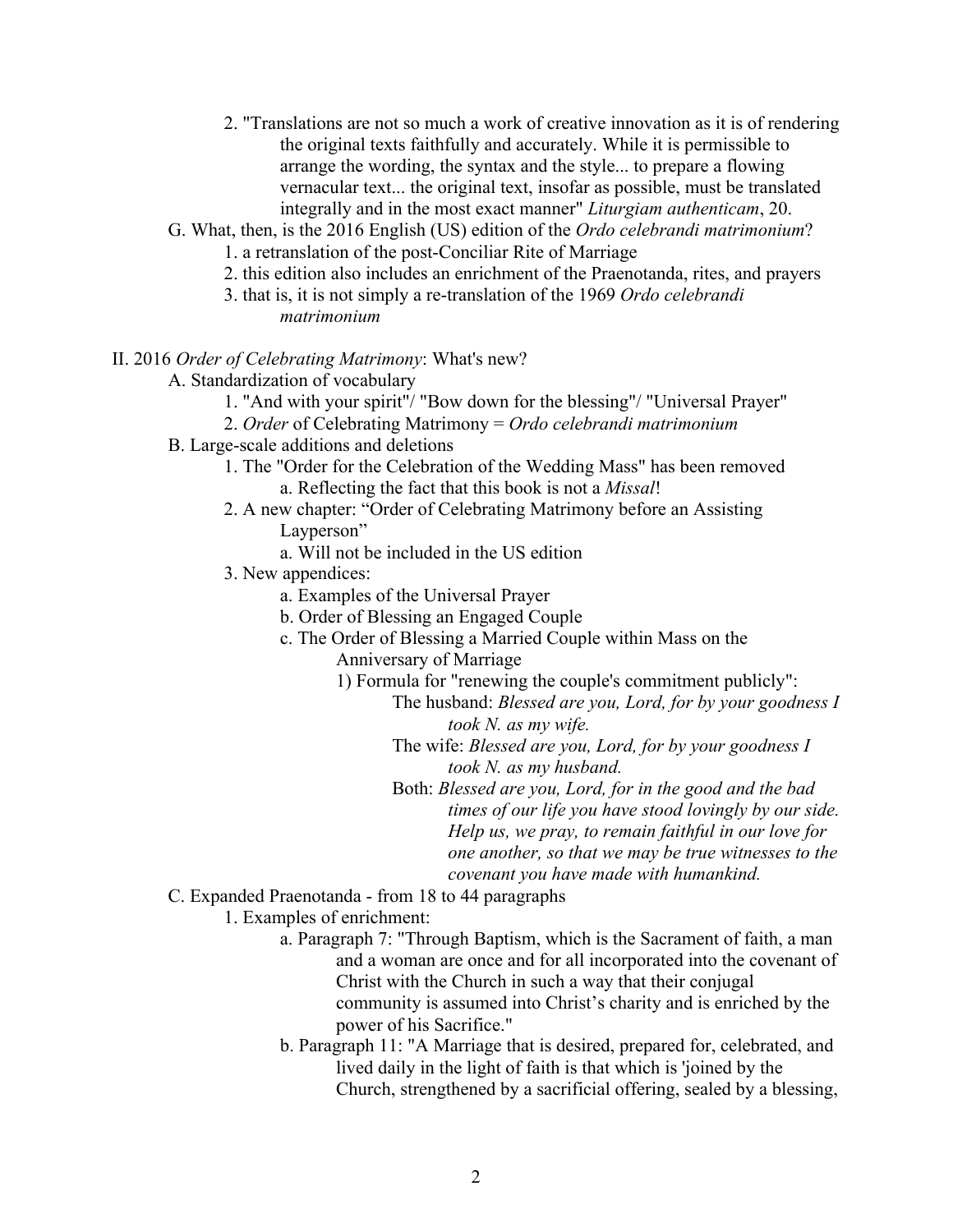announced by Angels, and ratified by the Father.... How wonderful the bond of the two believers: one in hope, one in vow, one in discipline, one in the same service! They are both children of one Father and servants of the same Master, with no separation of spirit and flesh. Indeed, they are two in one flesh; where there is one flesh, there is also one spirit.'"

- 2. "Duties and Ministries" of bishops and pastors
- 3. "The Celebration of Marriage" outlines duties of the couple
	- a. Proximate preparation:
		- 1) select readings from Scripture
		- 2) formula for expressing mutual consent
		- 3) formula for blessing of rings
		- 4) Nuptial Blessing
		- 5) intentions of the Universal Prayer
		- 6) music: "The chants to be sung during the Rite of Marriage should be appropriate and should express the faith of the Church, with [particular] attention paid to the importance of the Responsorial Psalm within the Liturgy of the Word."
- D. Rite of Celebrating Matrimony Within Mass
	- 1. Entrance Rite
		- a. 1970 edition: "At the appointed time, the Priest, vested for
			- Mass, goes with the ministers to the door of the church or, if more suitable, to the altar. There he greets the bride and bridegroom in a friendly manner, showing that the Church shares their joy. Where it is desirable that the rite of welcome be omitted, the celebration of marriage begins at once with the Mass. If there is a procession to the altar, the ministers go first, followed by the priest, and then the bride and bridegroom."
		- b. 2016 edition-Second Form: "At the appointed time, the Priest,

wearing an alb and a stole and chasuble of the color of the Mass to be celebrated, goes with the servers to the place prepared for the couple or to his chair. When the couple have arrived at their place, the Priest receives them and warmly greets them, showing that the Church shares in their joy.

Then, during the Entrance Chant, the Priest approaches the altar, reverences it with a profound bow, and venerates it with a kiss. After this, he goes to the chair. "

- 2. Sign of the Cross and Greeting
- 3. Address of the Couple (Option B): "N. and N., the Church shares your joy and warmly welcomes you, together with your families and friends, as today, in the presence of God our Father, you establish between yourselves a lifelong partnership. May the Lord hear you on this your joyful day. May he send you help from heaven and protect you. May he grant you your hearts' desire and fulfill every one of your prayers."
- 4. Penitential Act and Kyrie omitted.
- 5. Gloria always sung, even during Advent and Lent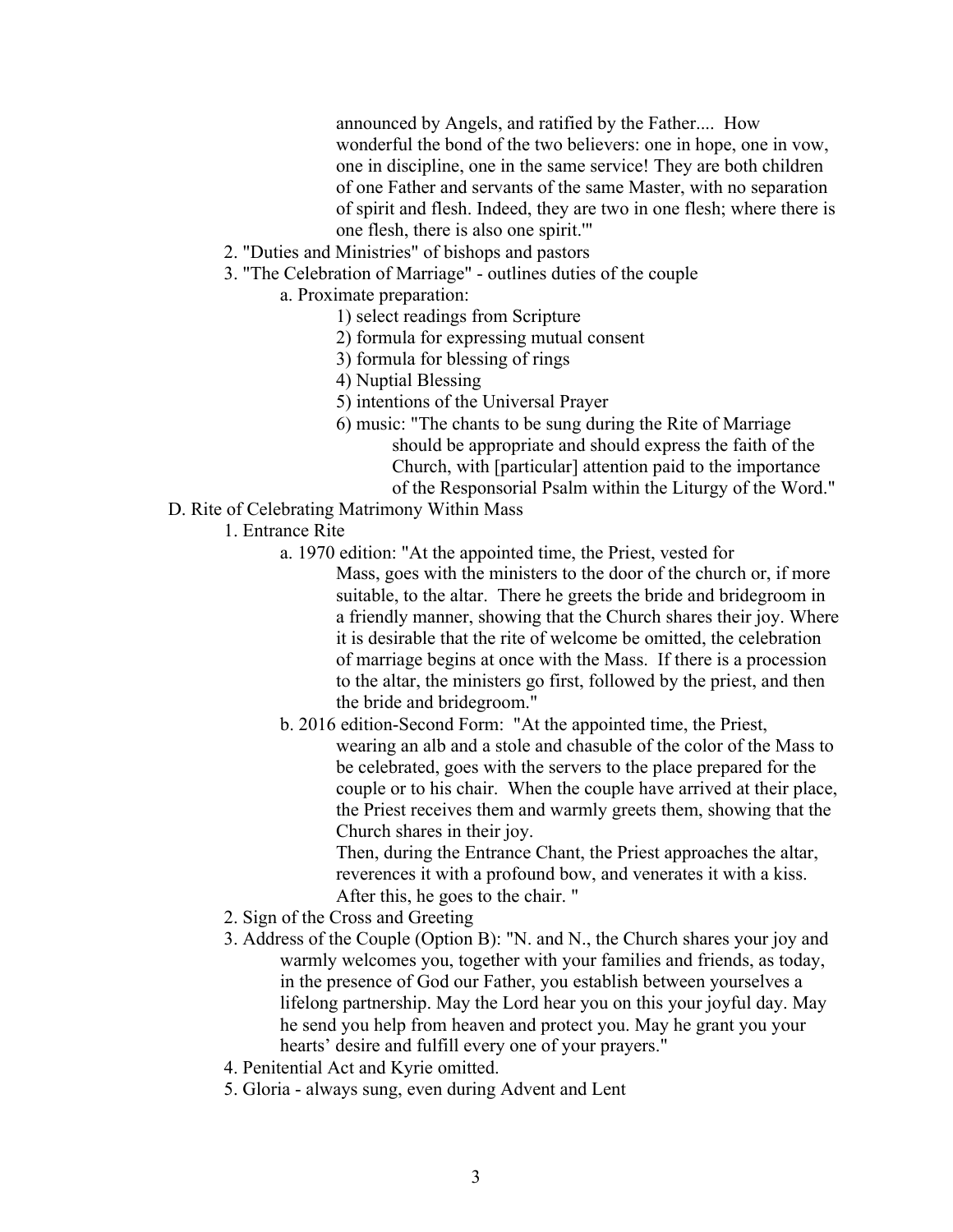- 6. Expanded Scriptural readings
	- a. Additional OT reading:
		- 1) Proverbs 31:10–13, 19–20, 30–31 (meditation on a "woman of worth")
		- b. Four additional NT readings:
			- 1) Romans 15:1b–3a, 5–7, 13 (thinking and living in harmony)
			- 2) Ephesians 4:1–6 (live in a manner worthy of your calling)
			- 3) Philippians 4:4–9 (rejoice in the Lord)
			- 4) Hebrews 13:1–4a, 5–6b (honoring marriage)
		- c. "At least one reading that explicitly speaks of Marriage must always be chosen." - Indicated by an **\*** next to the reading.
- 7. Options for formulas of consent remain the same
- 8. Two formulas for "Reception of Consent"
	- a. Option B: "May the God of Abraham, the God of Isaac, the God of Jacob, the God who joined together our first parents in paradise, strengthen and bless in Christ the consent you have declared before the Church, so that what God joins together, no one may put asunder."
- 9. Acclamation: "Let us bless the Lord"
- 10. Blessing and exchange of rings Holy Water may be sprinkled
- 11. Optional "hymn or canticle of praise sung by the whole community"
- 12. Ritual adaptations (optional)
	- a. *arras*: "N., receive these *arras* as a pledge of God's blessing and a sign of the good gifts we will share."
	- b. *lazo* or veil: "Bless, O Lord, this *lazo* (or: this veil), a symbol of the indissoluble union that N. and N. have established from this day forward before you and with your help."
- 13. Eucharistic Prayer (I-III) inserts: found in the *OCM* and the *Roman Missal*
- 14. Nuptial Blessing
	- a. Couple should **kneel**
	- b. Three Nuptial Blessings not simply a retranslation, but an expansion of these prayer texts:
		- 1) More pronounced pneumatology
		- 2) More balanced focus on both spouses
- E. Order of Celebrating Matrimony Without Mass: additional changes/clarifications
	- 1. Deacon may wear dalmatic
	- 2. Two forms of the Rite: